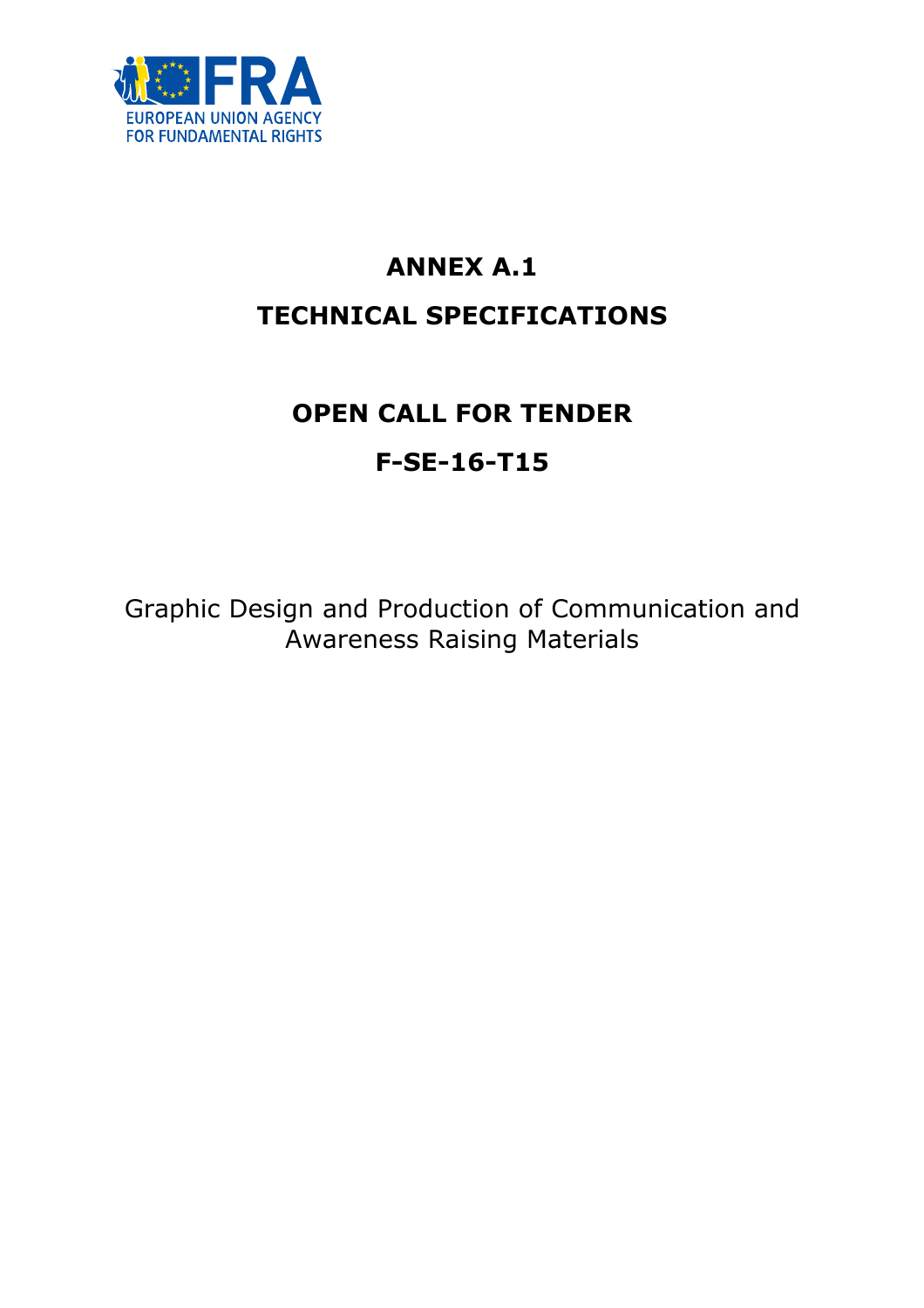

# 1. Background information

The European Union Agency for Fundamental Rights (FRA) is an Agency of the European Union. It was established on 15 February 2007 on the basis of Council Regulation (EC) No 168/2007. The objective of FRA, according to Article 2 of the Regulation, is to provide the relevant institutions, bodies, offices and the Community Agencies concerned and the Member States with assistance and expertise relating to fundamental rights in order to support them when they take measures or formulate courses of action within their respective spheres of competence to fully respect fundamental rights.

In order to fulfil its objectives, FRA conducts research, collects relevant primary and secondary data and contextual information from EU Member States and analyses them comparatively in order to develop policy relevant reports addressed primarily to its main stakeholders, the EU institutions and EU Member States. In addition, FRA develops and co-ordinates research networks of experts and organisations across the EU based on contractual relations. In this context, FRA hosts many meetings and events in different locations in Europe and welcomes a high number of visitors to these meetings and to its premises.

Find more information and activities of FRA at its website: http://fra.europa.eu

# 2. Objectives and purpose of the framework contract

The purpose of this framework contract is to retain economic operators able to provide graphic design services and customised communication and awareness raising materials.

The objective of the contract is to assist FRA in illustrating and promoting the complex outcome of its work using printed materials, electronic means of communication, animated and interactive communication products and to assist FRA with all technical tasks related to the customisation, production and shipment of stationery and conference and awareness raising communication materials.

Services of a large scale nature like for example the development of a new corporate visual identity for the Agency are not covered under this framework contract and will be contracted outside of the provisions of this FWC.

# 3. Corporate visual identity

FRA has developed its own corporate visual identity (CVI). DAXLINE PRO is used as a specific font for most of FRA's printed products and Arial and Verdana for its business related communication products. The CVI manual is available in Annex A.2.

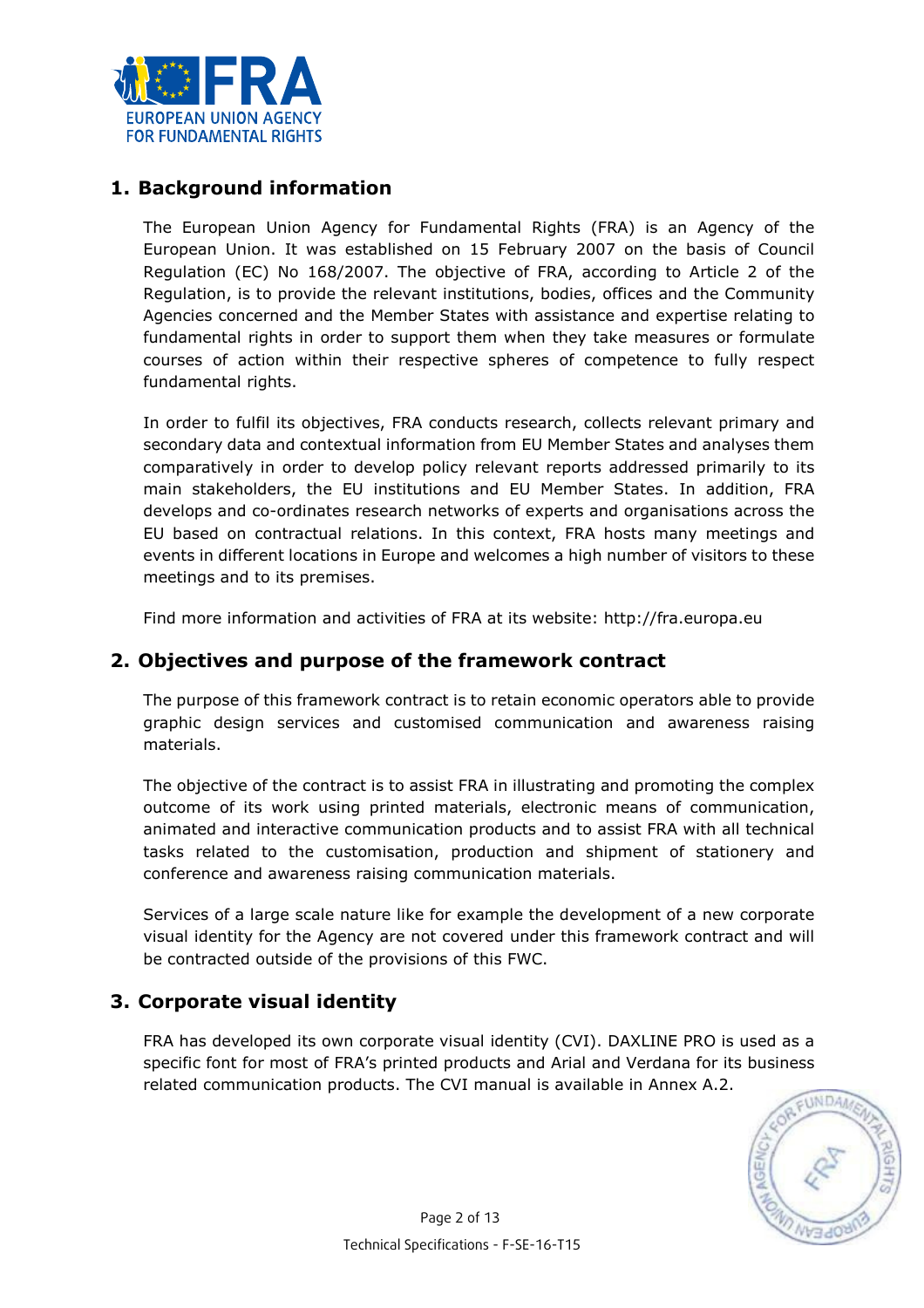

Developments and productions under this framework contract must be creatively original, but, if required, they must also respect the FRA CVI guidelines, any relevant graphical style guide or other given instructions.

# 4. Implementation of the framework contract

The services required by FRA have been divided in two (2) lots, as follows:

# Lot 1: Graphic design

# Lot 2: Production of communication and awareness raising materials

The services above will be implemented by means of framework contracts in cascade.

# 5. Lot 1 Graphic design

Under this lot, the contractor must be able to provide, as a minimum, the following services:

- Participation in meetings at the FRA premises in Vienna
- Development of graphical charters including the production of sketches, templates, artwork and illustrations
- Provision of layout and prepress services
- Supply of colour proofs
- Acquisition of photos and images in the context of materials produced under this framework contract
- Production of appealing illustrations, infographics and presentations
- Production of Power Point, interactive PDF files and accessible PDF files for assistive technology like, screen-readers

The different services described in detail below are identified with a letter and a digit (e.g. CO, C1, D2, etc.) and are identified in the same way in the "Price sheet Lot 1" included in the financial offer.

# 5.1. Participation in meetings

(C0) If required, the contractor shall participate in technical face-to-face meetings at the FRA premises in Vienna.

The contractor will be responsible for preparing all related documents, as well as the agenda and the minutes. The contractor shall propose an agenda in cooperation with FRA at least three (3) working days ahead of each meeting. The contractor shall draft and send out meeting minutes within three (3) working days following the meeting, which FRA will comment within three (3) NDAM working days following their receipt. In case of non-acceptance, the contractor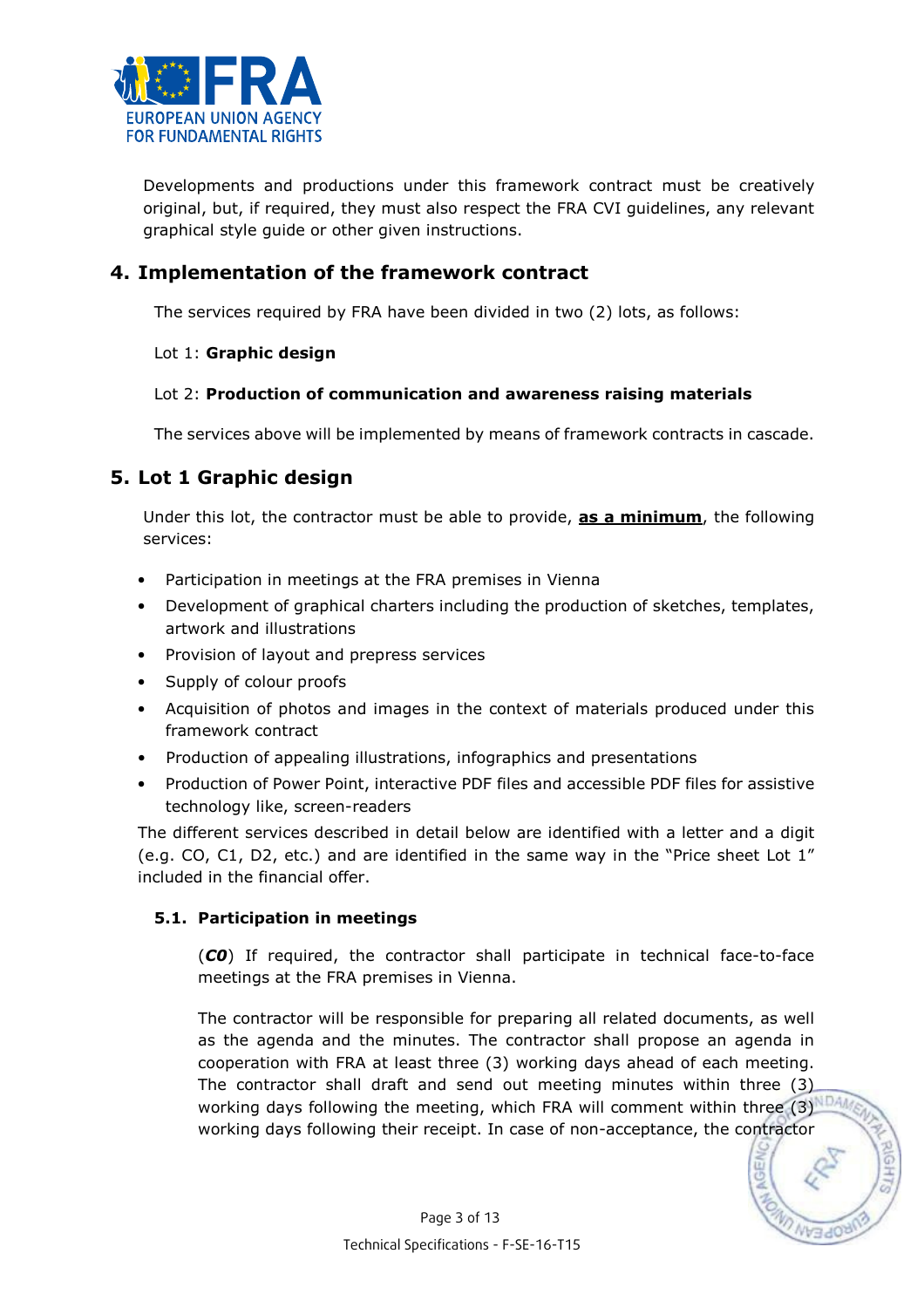

shall send out corrected meeting minutes within three (3) working days. All comments made by FRA must be taken into consideration.

The price including transportation, accommodation and the services as indicated above shall be included in the price table on a person per day basis.

Other meetings like telephone or videoconferences may be organised upon request by any of the two parties and shall not be invoiced.

### 5.2. Development of graphical charters including the production of sketches, templates, artwork and illustrations

This service includes the development and delivery of graphical charters, sketches and templates for print and electronic media conveying graphically content and ideas supplied by FRA. Particular importance is placed on the graphical and artistic presentation.

The service may include the request for photos/images. The main function of these illustrations will be to depict the identified content in a straightforward and focused manner, capable of raising the interest of the reader/end-user

As regards the graphical charters, the request can cover:

- $(C1)$  design of **branding concept**: graphical interpretation of the content supplied by FRA;
- (C2) design of a logo: to be provided in positive, negative versions in PMS, b/w, CMYK as vector .ai, high resolution .jpg and .png files.

Based on the FRA CVI, a graphical charter or any other instruction by FRA, the contractor may be asked, on a variable bases, to prepare up to eight (8) types of sketches/templates:

- (D1/L1) Sketch/Template type 1: Paper publication up to A4 cover (front, spine and back cover);
- (D2/L2) Sketch/Template type 2: Paper publication up to A4 text page only (3500 – 4500 characters without space);
- ( $D3/L3$ ) Sketch/Template type 3: Paper publication up to A4 text page + photos or illustration(s) or graphical chart(s) or table(s);
- (D4/L4) Sketch/Template type 4: Paper publication complex page comprising text, illustrations, drawings, maps, graphic charts and tables;
- (D5/L5) Sketch/Template type 5: Poster / Roll up / Backdrop (scalable to any size); **ELINDAN**
- (D6/L6) Sketch/Template type 6: Banner for stationery, website and social media inserts with different sizes;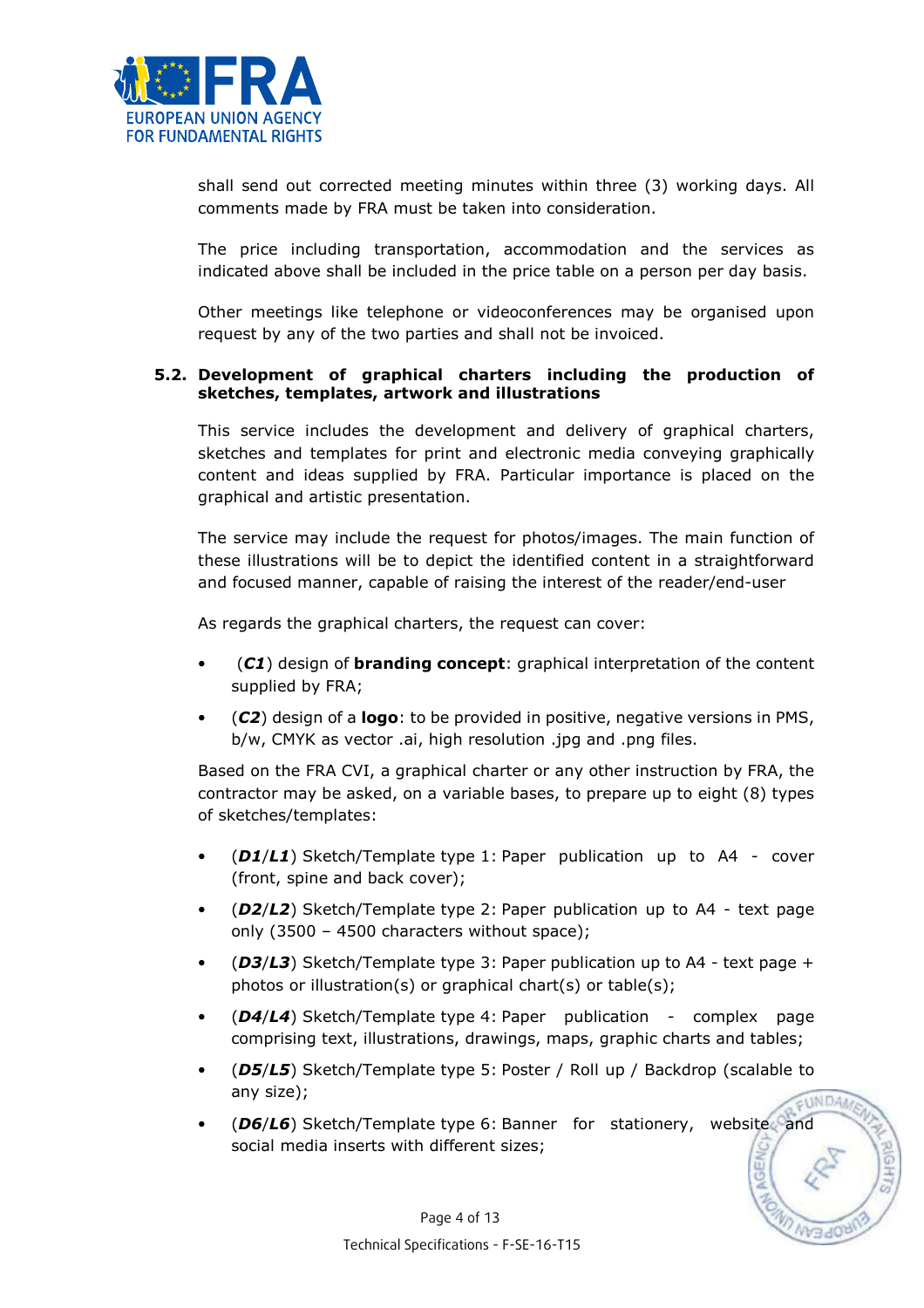

- (D7/L7) Sketch/Template type 7: Electronic newsletter/publication to be send out by E-mail - simple layout including: text, photo(s) and/or illustration(s);
- (D8/L8) Sketch/Template type 8: Electronic newsletter/publication to be send out by E-mail - complex layout including: text, photos, illustrations, maps, graphic charts and tables;

### Prices

As regards  $(C1)$  branding concept, the price as inserted in the price table will cover the whole process of creation according to the following process:

• Based on a briefing, specifications and content provided by FRA, the contractor will be requested to develop and present within five (5) working days two (2) different design proposals and describe their concept. The proposals shall include up to three (3) pictures/illustrations, each closely linked to the topic of the request for FRA to choose from. FRA may, based on these proposals, decide within three (3) working days to continue with one of them or, in the event that none of the proposals are suitable, ask the contractor after a new briefing to produce an additional proposal within three (3) working days. FRA will choose one or a combination of the proposals and will provide the contractor within three (3) working days with additional input and guidance to further develop the design concept. The contractor will finalise the design concept within two (2) working days and shall consider in its offer up to three (3) proofing rounds. For each proofing round FRA and the contractor have each to react within one (1) working day. The contractor shall provide FRA with a manual describing the concept of the branding and its application.

As regards (C2) design of a logo, the price as inserted in the price table will cover the process of creation of a logo as additional part of  $(C1)$ . It will thus be included in the development process as described above and result in a section of the branding manual describing the use of the logo.

As regards ( $D1$ ) – ( $D8$ ) for each sketch requested in the initial order, a corresponding template will be created. The prices inserted in the price table shall be fixed per sketch/template page and shall cover the whole process of creation and development according to the following 3 step process:

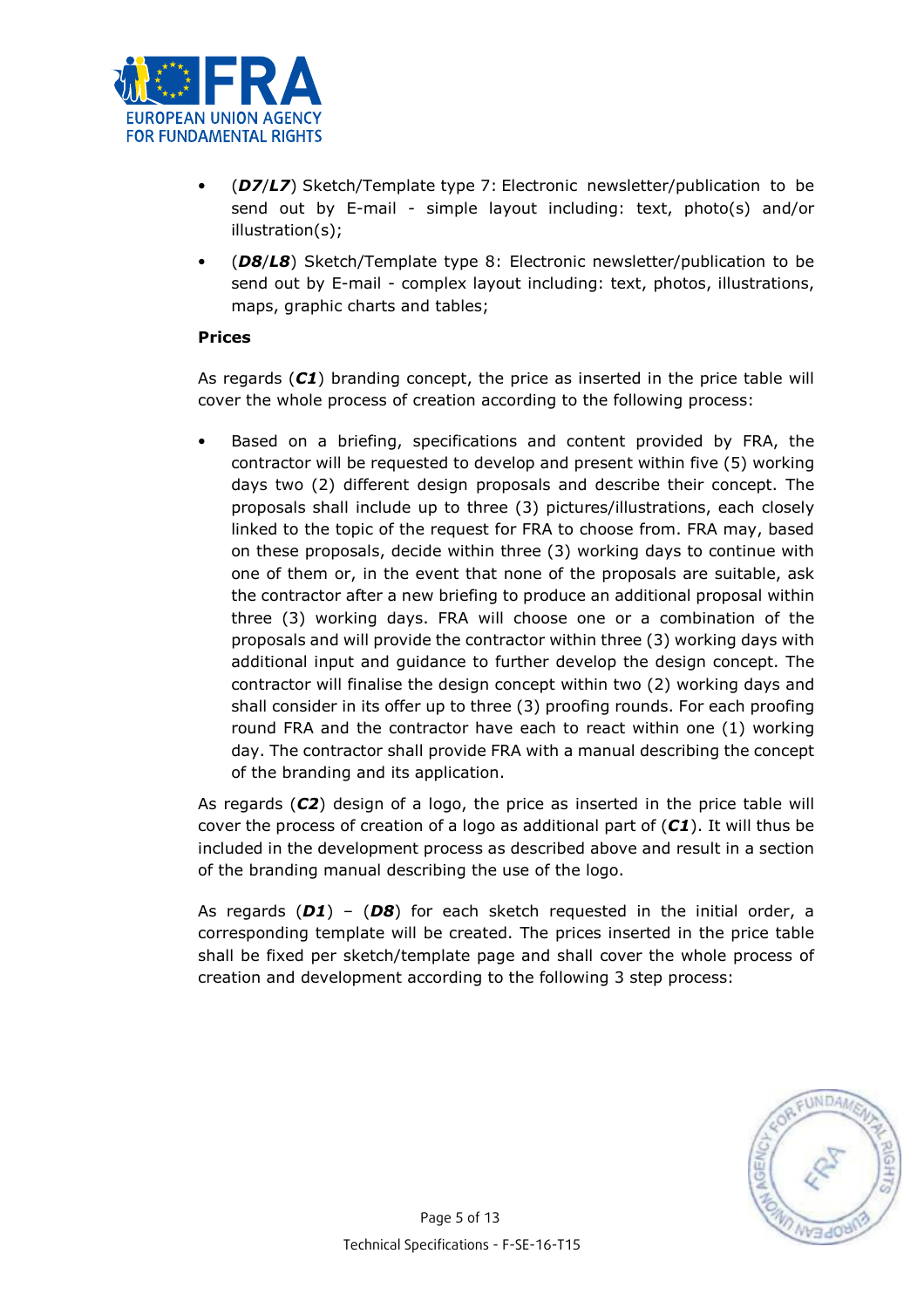

- First step: based on a briefing, specifications and content provided by FRA, the contractor will be requested to develop and create sketches using all artwork and text in the initial language by presenting within three (3) working days two (2) proposals for the requested deliverables. The contractor shall consider three (3) sets of proofs to take on board any modifications/corrections requested by FRA. For each proofing round FRA and the contractor have each to react within one (1) working day.
- **Second step:** after receipt of the "OK" by FRA the contractor shall produce and deliver within three (3) working days templates that must contain all text in the initial language (mostly EN), paragraph and character styles, title values, colour variations and linked graphical elements. Styles shall include, for accessibility reasons, a proper tagging. The templates must, depending on the use, be provided in a format able to be further processed: using InDesign, Illustrator, MS-Word, HTML/CSS or equivalent.
- **Third step:** after receipt of the "passed for press" order the contractor shall provide FRA within three (3) working days with print ready and web optimised PDF files in the initial language including relevant metadata.

### **5.3.** Provision of layout and prepress services:

 $(L1)$  –  $(L3)$  Based on the provisions of the FRA CVI or, if available, a specific branding, the contractor shall prepare the layout of products, as specified in the order. FRA will provide relevant text, templates and artwork. This service will often be used for creating language versions of a product already available in one initial language. Due to the sensitivity of the work of FRA, modifications to the content will have to be expected and the contractor shall consider up to three (3) proofing rounds for the layout of products. The contractor shall provide FRA with print ready and web optimised PDF files including relevant metadata as well as open files, including all links.

The price as inserted in the price table shall be fixed per page.

### 5.4. Supply of colour proofs:

(C3) For selected high quality products colour proofs will be required. If requested, the service includes the production and supply of colour proofs with colour control strip.

The price as inserted in the price table shall be fixed per page and are to be included in the unit prices provided in the price schedule.

#### 5.5. Acquisition of photos and images in the context of materials produced under this framework contract: **FUNDA**

 $(C4)$  The service may include the request for the provision of photos or images. The main function of these illustrations will be to depict the identified content in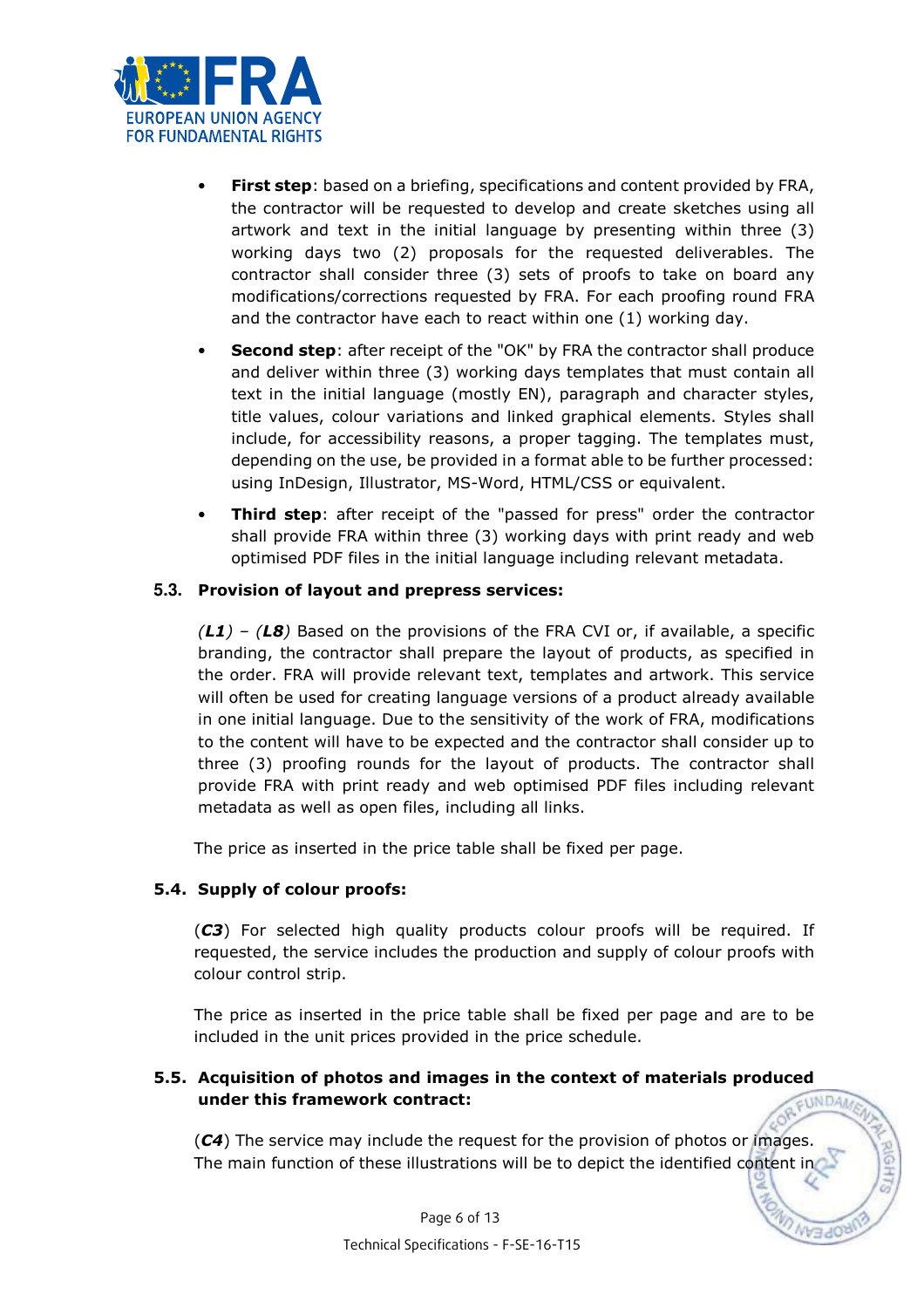

a straightforward and focused manner, capable of raising the interest of the reader/end-user.

Upon request the contractor shall provide FRA with photos or images for inclusion in publications – paper or electronic format (e.g.: PDF, e-newsletter, webpages, social media) – to be disseminated in all editions, forms and media, and in any language. The photos will never be requested/ordered separately, but only in the context of the development of a graphic concept. The contractor shall deliver the proposal of photos together with a first proof of the mockup/sketches.

The contractor will search for, identify and propose within five (5) working days five (5) photos (or other images) for each branding concept requested; the price of each photo or image proposed must be indicated. Subsequently FRA makes a choice. Only after the acceptance of the photo/image and its price by FRA, the photo/image can be ordered by a complementary order form.

Preferably, photos and images shall be acquired as royalty free, non-exclusive multiple-use stock photos for various contexts/media. A briefing note (sent together with the order form or specific contract) will define the exact rights required for the photos or images (i.e. number of printed copies, publication on the Internet, reproduction authorised within the context of the product subject to acknowledgement of the source, etc.).

If FRA decides to acquire one or more pictures proposed, the contractor will provide copies of the invoices for obtaining the requested rights. The contractor will invoice FRA for an equal amount to which s/he was invoiced plus a fixed amount (to be inserted in the price table (C401)) for searching/proposing the photos or other images. The fixed price will be invoiced only if the photo or other image has been selected by FRA for the publication. Failure to provide the copies of invoices for obtaining the rights will exclude any right of the contractor to invoice FRA for this part of the work. The contractor may not use the picture(s) acquired for FRA for any other purpose.

Photos owned by the contractor shall not be invoiced to FRA.

N.B.: FRA has no obligation to choose one (1) of the proposed photos or other images.

### 5.6. Production of appealing illustrations, infographics and presentations:

(C5) Design and production of illustrations like graphs, maps, charts... able to visualise complex issues.

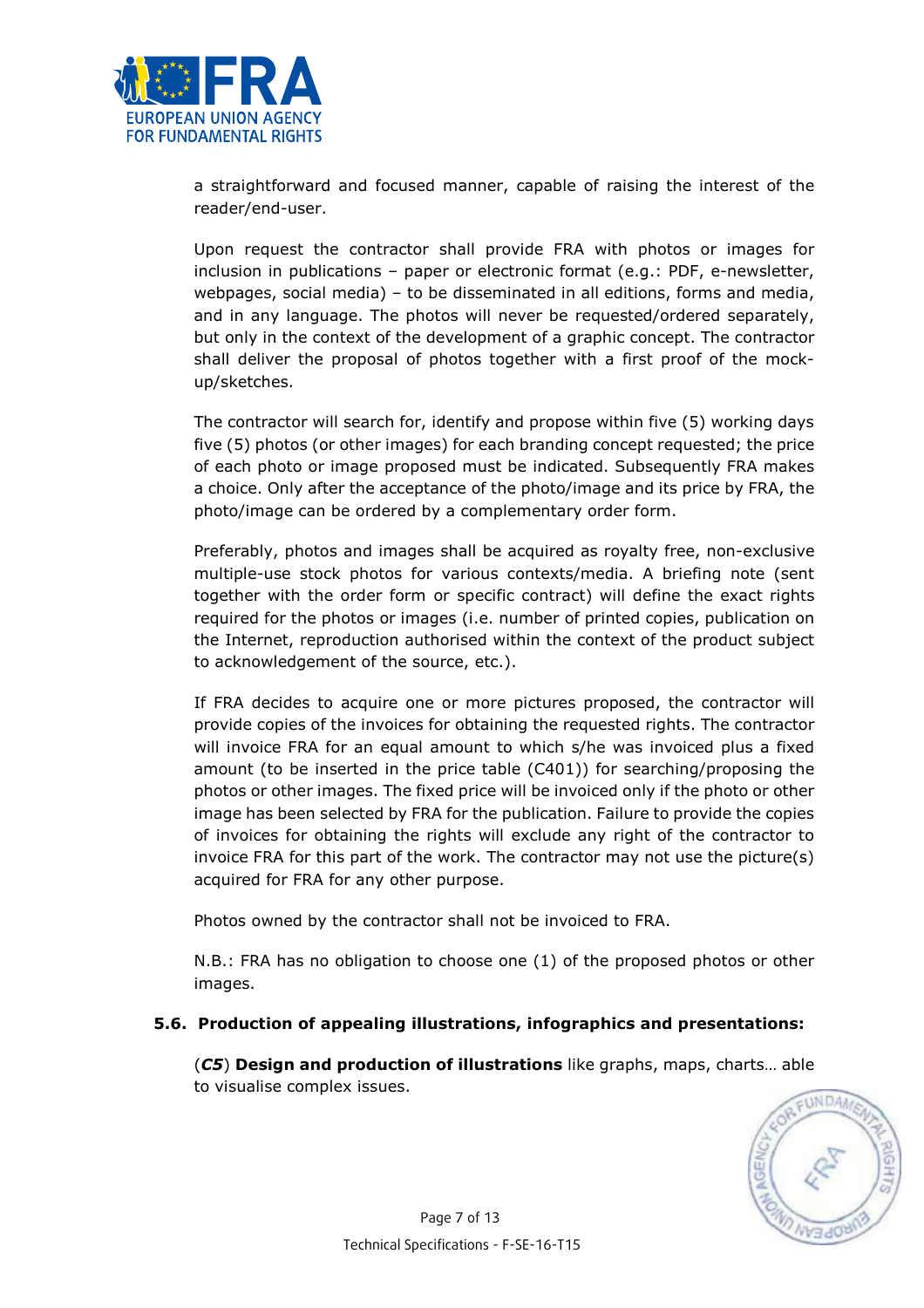

Based on a briefing, specifications and content provided by FRA, the contractor will be asked to develop and create illustrations to be used in print and electronic support.

The contractor shall deliver the final illustration in a format suitable for online use, print and open files including all links.

The price as inserted in the price table shall be fixed per illustration.

(C6) Design and production of infographics able to communicate main findings of FRA's project outcome.

Based on a briefing, specifications and content provided by FRA, the contractor will be requested to develop and present within five (5) working days two (2) sketches per infographic and describe their concept. FRA may, based on these proposals, decide within three (3) working days to continue with one of them or, in the event that none of the proposals are suitable, ask the contractor after a new briefing to produce an additional proposal within three (3) working days. FRA will choose one or a combination of the proposals and will provide the contractor within three (3) working days with additional input and guidance to further develop the infographic. The contractor will finalise the infographic within two (2) working days and shall consider in its offer up to three (3) proofing rounds to take on board any modifications/corrections requested by FRA. For each proofing round FRA and the contractor have each to react within one (1) working day.

The production of infographics includes the development of a graphical concept for the infographic; the visualisation of main findings from content provided by FRA (e.g. a report) and the creation of any relevant artwork like: pictograms; icons; illustrations… used for the infographics.

The contractor shall deliver the final infographic in a format suitable for online use, for print on roll-up size 2000 mm of height and open files including all links.

The price as inserted in the price table shall be fixed per infographic and shall cover the entire development process as described above including any artwork created for the infographic. If photos from third party are used, these will be invoiced according to the photo acquisition provisions as described above.

(C7) Design and production of presentations in the form of PowerPoint, interactive PDF, HTML or similar format.

Based on a briefing, specifications and content provided by FRA, the contractor will be requested to develop within three (3) working days two (2) sketches of master slides taking into consideration for the design the topic of the presentation as well as the target audience. FRA may, based on these sketches,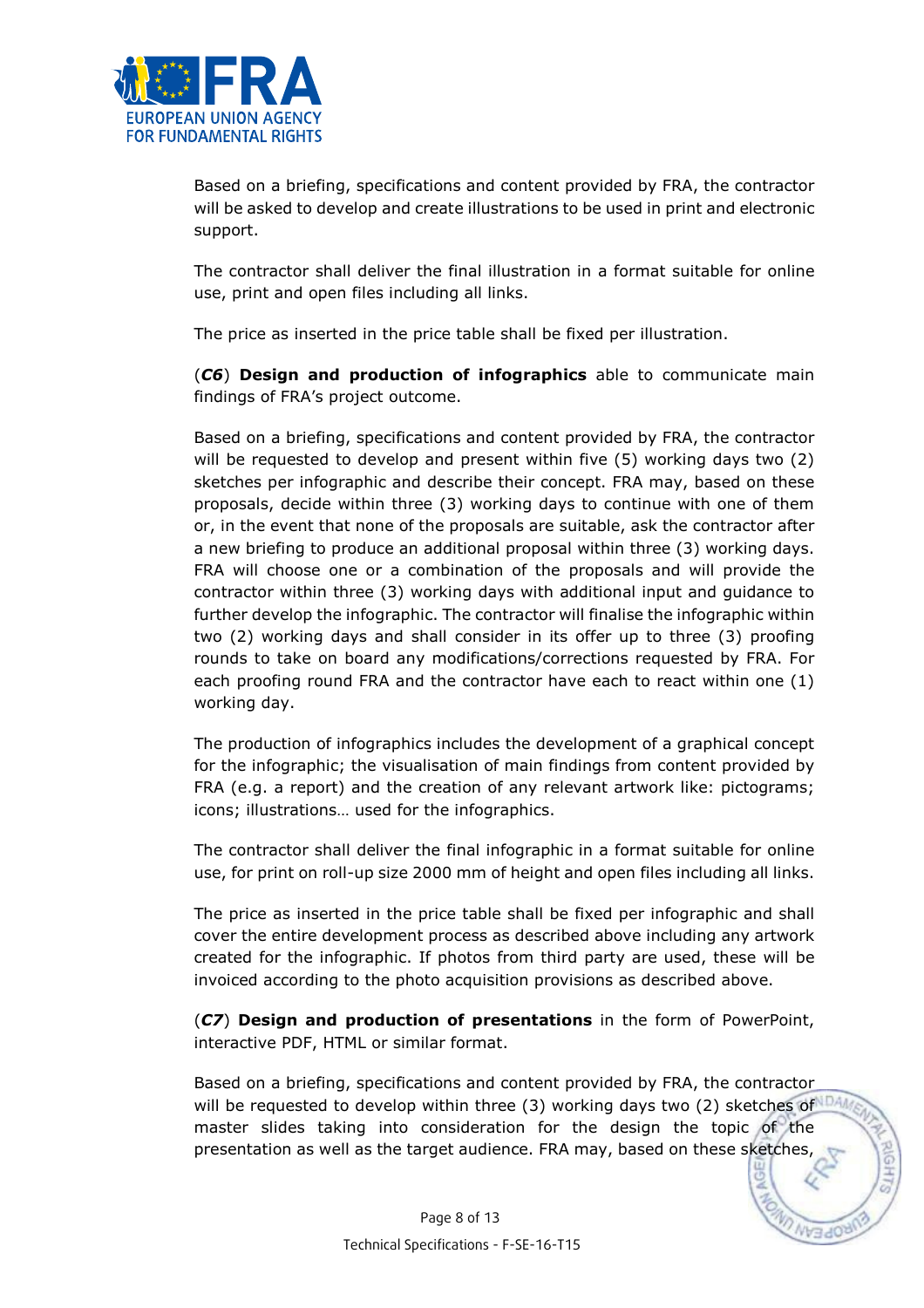

decide within three (3) working days to continue with one of them or, in the event that none of the sketches are suitable, ask the contractor after a new briefing to produce an additional sketch. FRA will choose one or a combination of the proposals and will provide the contractor within three (3) working days with additional input and guidance to further develop the presentation. The contractor will finalise the presentation and shall consider in its offer up to three (3) sets of proofs to take on board any modifications/corrections requested by FRA. For each proofing round FRA and the contractor have each to react within one (1) working day.

The production of presentations includes the development of master slides; the creation of any relevant artwork like: graphs; charts; pictograms; illustrations… used for the presentation and the composition of the different slides with text and relevant artwork and the provision of a final ready to use presentation.

The price as inserted in the price table shall be fixed per page of a presentation and shall cover the entire development process as described above including any artwork created for the presentation. If photos from third party are used, these will be invoiced according to the photo acquisition provisions as described above.

# 5.7. Production of PDF files accessible for assistive technology:

(C8) Production of accessible PDF files.

Accessibility is a key requirement for FRA products. PDF files may be visually perfect and accessible but they often fail to be logically and semantically accessible when using screen readers. Most of the time, the order of the reading sequence is not logical and makes no sense.

The production of accessible PDF files includes transforming and correcting interactive PDF documents by: redefining the reading order; reducing unnecessary/repetitive information like decoration elements repeated on each page and adding missing information like alt text to be associated with images for example. The final PDF should be suitable for electronic dissemination and provide a logical and useful reading experience for people using assistive technology.

The price as inserted in the price table shall be fixed per page.

# 5.8. Project team composition and educational and professional requirements

The project team delivering the services should include at least one (1) Graphic Designer and one (1) Layout Designer meeting the minimum professional requirements described below: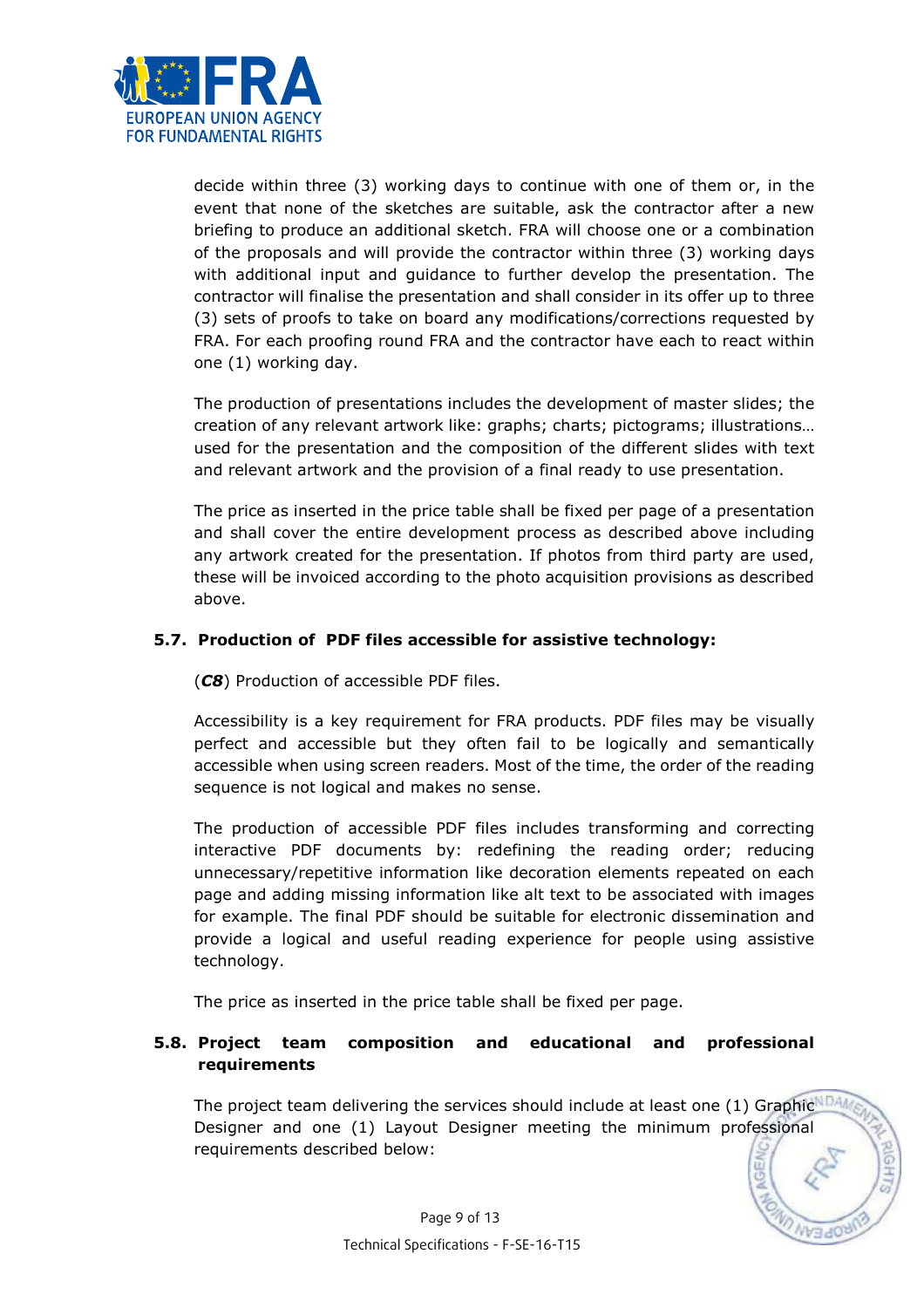

| <b>Graphic Designer</b>                                        |                                                                                                                                                                                                                                                                                                                                                                                                                                                                                                                                                                                                                                                             |  |
|----------------------------------------------------------------|-------------------------------------------------------------------------------------------------------------------------------------------------------------------------------------------------------------------------------------------------------------------------------------------------------------------------------------------------------------------------------------------------------------------------------------------------------------------------------------------------------------------------------------------------------------------------------------------------------------------------------------------------------------|--|
| Nature of the tasks                                            | Analyse and discuss the client requirements<br>$\bullet$<br>Develop, with the client, the design brief<br>$\bullet$<br>Estimate the time required for carrying-out the<br>project<br>Respect the budget foreseen for a project<br>$\bullet$<br>Preparing mock-ups<br>Receive, analyse and discuss clients feedback<br>Preparing design and layout files and instructions<br>$\bullet$<br>Review final layouts and suggest improvements, if<br>necessary<br>Preparing projects respecting the deadlines and<br>$\bullet$<br>contractual limits<br>Creation of press-optimized, web-optimised and<br>accessible PDF files<br>Creation of the PowerPoint files |  |
| Minimum<br>qualifications<br>and<br>professional<br>experience | Creation of "passed for press"<br>$\bullet$<br>Minimum three (3) years of experience in graphic<br>design developments, working with software tools<br>relevant for the tasks including, as a minimum,<br>InDesign, Illustrator, Photoshop, Dreamweaver,<br><b>Acrobat Professional and Power Point</b><br>Proven experience in producing accessible PDF<br>$\bullet$<br>files. The person proposed must have worked in<br>at least two (2) projects in the last three (3)<br>years<br>Good knowledge of English (level B2 based on<br>$\bullet$<br>Common European Framework of Reference<br>(CEF)                                                         |  |
| Layouter / Prepress Operator                                   |                                                                                                                                                                                                                                                                                                                                                                                                                                                                                                                                                                                                                                                             |  |
| Nature of the tasks                                            | Layouts and formats the text following a model, a<br>visual identity or any further instructions<br>Preparation, adaptation and correction of items for<br>the print<br>Check-up of colour quality<br>Analyse of clients files before printing<br>Preparation of proofs respecting the deadlines and<br>contractual limits<br>Creation of press-optimized, web-optimised and<br>accessible PDF files<br>Creation of "passed for press"                                                                                                                                                                                                                      |  |

ΞÉ

**AGAD NY3400**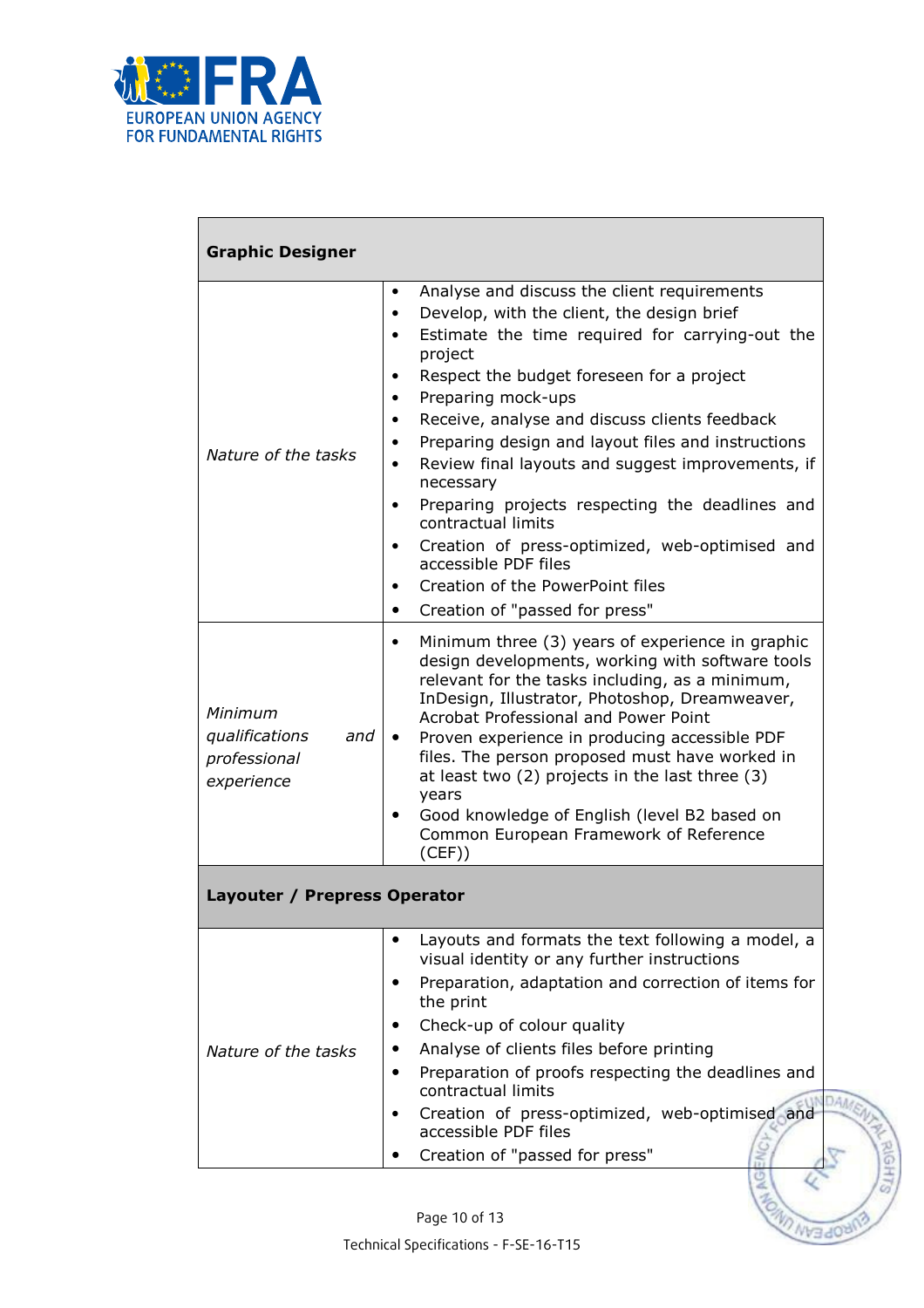

| Minimum<br>qualifications<br>and<br>professional<br>experience | Minimum three (3) years of experience in<br>$\bullet$<br>implementing design concepts at the prepress<br>stage and working, as a minimum, with InDesign,<br>Illustrator, Photoshop, Dreamweaver, Acrobat<br>Professional and Power Point<br>Proven experience in the production of<br>$\bullet$<br>still/animated illustrations, infographics and<br>templates. The person proposed must have<br>worked in at least two (2) projects in the last<br>three $(3)$ years. |
|----------------------------------------------------------------|------------------------------------------------------------------------------------------------------------------------------------------------------------------------------------------------------------------------------------------------------------------------------------------------------------------------------------------------------------------------------------------------------------------------------------------------------------------------|
|                                                                | Good knowledge of English (level B2 based on<br>$\bullet$<br>Common European Framework of Reference<br>(CEF)                                                                                                                                                                                                                                                                                                                                                           |

# 5.9. Technical requirements

The software used by the contractor should be compatible with FRA's current software packages (Microsoft Office 2013, Adobe Creative Cloud), so that no errors, delays etc. occur due to technical incompatibilities. The contractor must have available or purchase the special fonts in FRA's CVI Manual (DAXLINE PRO, ARIAL and VERDANA). The contractor must have the necessary tools and procedures in place, so that the timely deliveries can be monitored and quality can be guaranteed.

The contractor shall ensure the ability to use typefaces (including any special characters) for alphabets used by all EU official languages, including candidate countries.

### 5.10.Deliverables

The deliverables of this contract falling under the category creative works, designs, layouts, interactive media etc. shall become the property of FRA that will be able to modify and use them worldwide without restrictions and additional costs (as per the provisions of the framework contract on intellectual property rights). They will be delivered on appropriate electronic data storage devices (CD-ROM, DVD, USB-Stick, Hard disk etc.), by email or by file transfer. They shall be delivered in the appropriate formats (MS-office, PDF, .jpeg, .ind, .ai, etc.) as agreed in the respective orders.

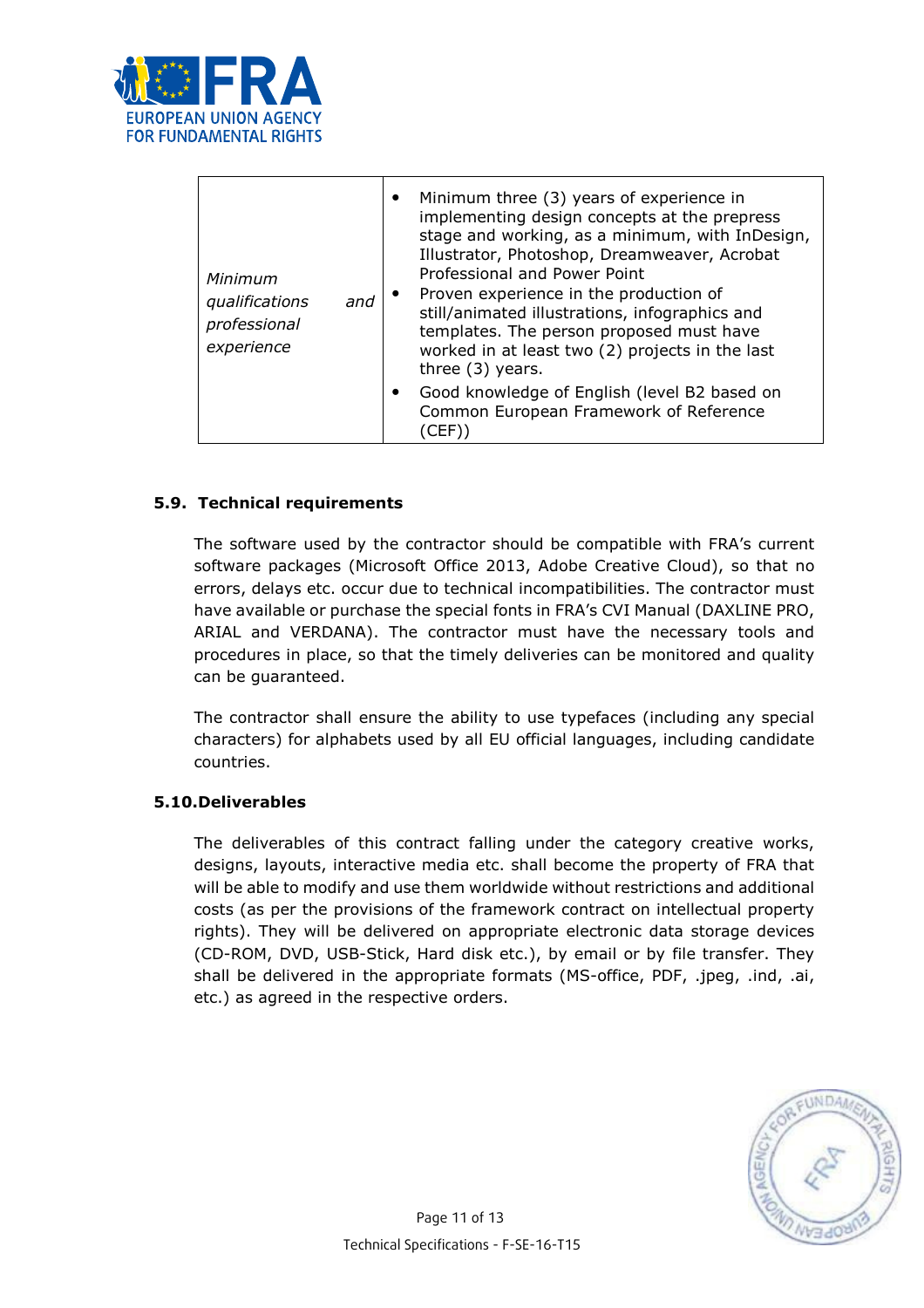

# 6. Lot 2 Production of Communication and Awareness Raising Materials

Under this lot, the contractor must be able to provide, **as a minimum**, the following services and products:

### 6.1. Provision of printing, finishing and delivery services:

This service will include the production and delivery of:

- stationery such as, but not limited to: business cards, note pads, envelopes, post-its, compliments cards, calendars, etc.
- conference and awareness raising materials such as, but not limited to: booklets, brochures, posters, banners, flyers, conference folders, exhibition stands, displays like roll-ups and similar.
- complementary products such as, but not limited to: supports/stands (e.g. customised displays for publications, frames and hanging support for posters and banners, etc.); specific packaging for safe delivery (e.g. tubes for posters, special traveling boxes for roll-ups and exhibition walls) and others.

The procedure for ordering the services will be as follows:

- The contractor shall have available updated printed or online catalogues of main products it is able to produce including detailed description of the products, net prices, indication on delivery time and warranty statement.
- If no online catalogue is available, the contractor shall provide FRA with 2 copies of printed annual catalogues at the beginning of each year. These catalogues shall include detailed description of the products, net prices, indication on delivery time and warranty statement
- FRA will use the online or print catalogues for the selection of products and price offers. It will then issue an order form or specific contract for the required items and services in accordance with the provisions of the framework contract.
- FRA will provide print ready PDF or open files.

### 6.2. Delivery requirements

Deliverables produced under this contract falling under the category of printed communication materials will be delivered to the FRA premises in Vienna securely packed in handy sized units and protected against all damage.

**WDA** The tenderer is responsible for any damage that may occur to the deliverables during the transportation. The boxes shall clearly indicate the product name, including the number of copies and any other relevant information. The contracto